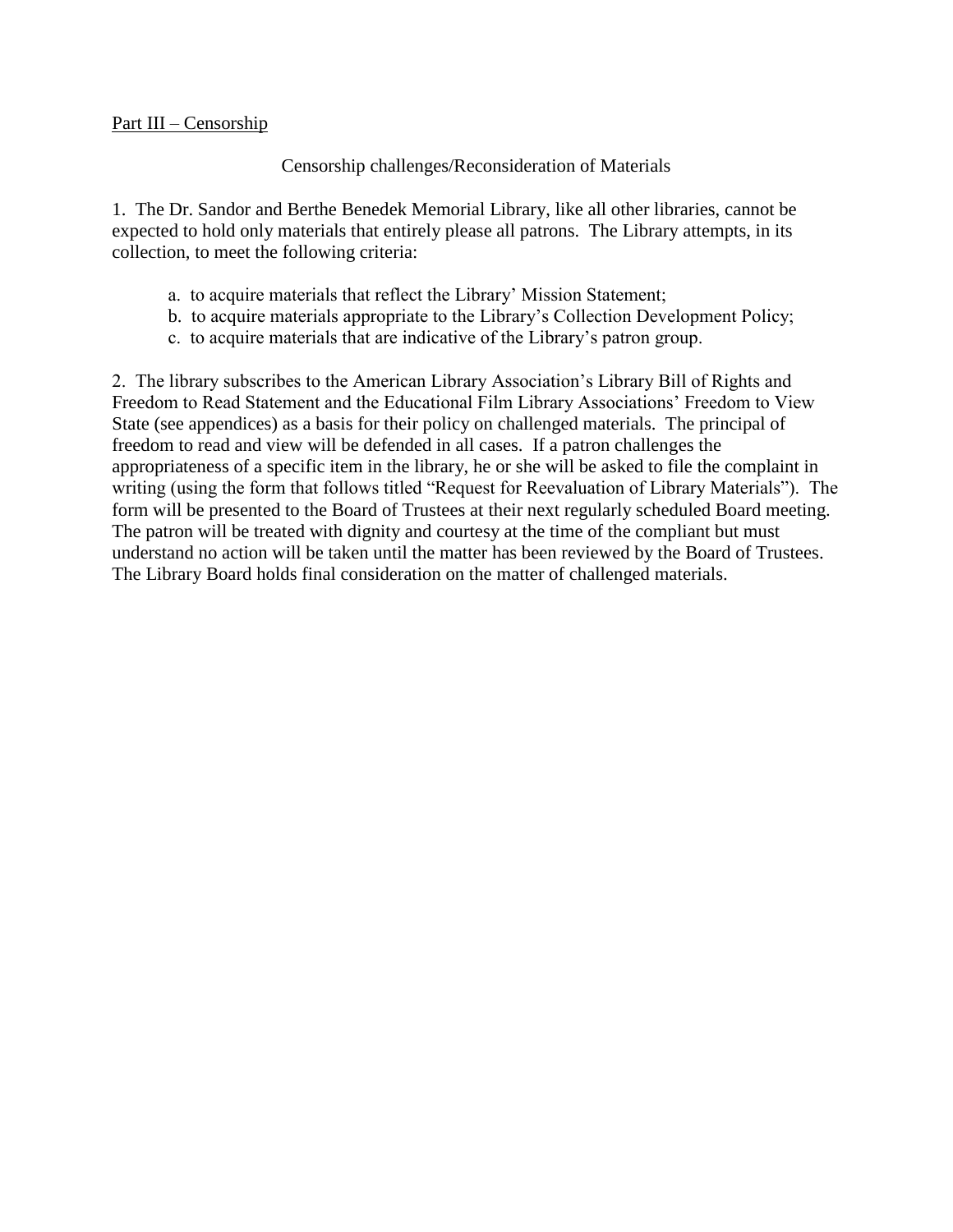| $To \underline{\hspace{2cm}}$                                                                                           |  |
|-------------------------------------------------------------------------------------------------------------------------|--|
| (Library)                                                                                                               |  |
| <b>REQUEST FOR REEVALUATION OF A BOOK OR</b><br>OTHER LIBRARY MATERIALS                                                 |  |
|                                                                                                                         |  |
|                                                                                                                         |  |
|                                                                                                                         |  |
|                                                                                                                         |  |
| Material Used in Classroom _________ Library _______ (check applicable)                                                 |  |
|                                                                                                                         |  |
|                                                                                                                         |  |
| Post Office                                                                                                             |  |
| Complainant represent (check applicable)                                                                                |  |
|                                                                                                                         |  |
|                                                                                                                         |  |
| 1. What do you believe is the theme or the purpose of the material?                                                     |  |
| 2. Is your objection to this material based upon your personal exposure to it, upon reports you<br>have heard, or both? |  |
| 3. Have you read/heard/seen the material in its entirety?                                                               |  |
|                                                                                                                         |  |

4. To what do you specifically object?